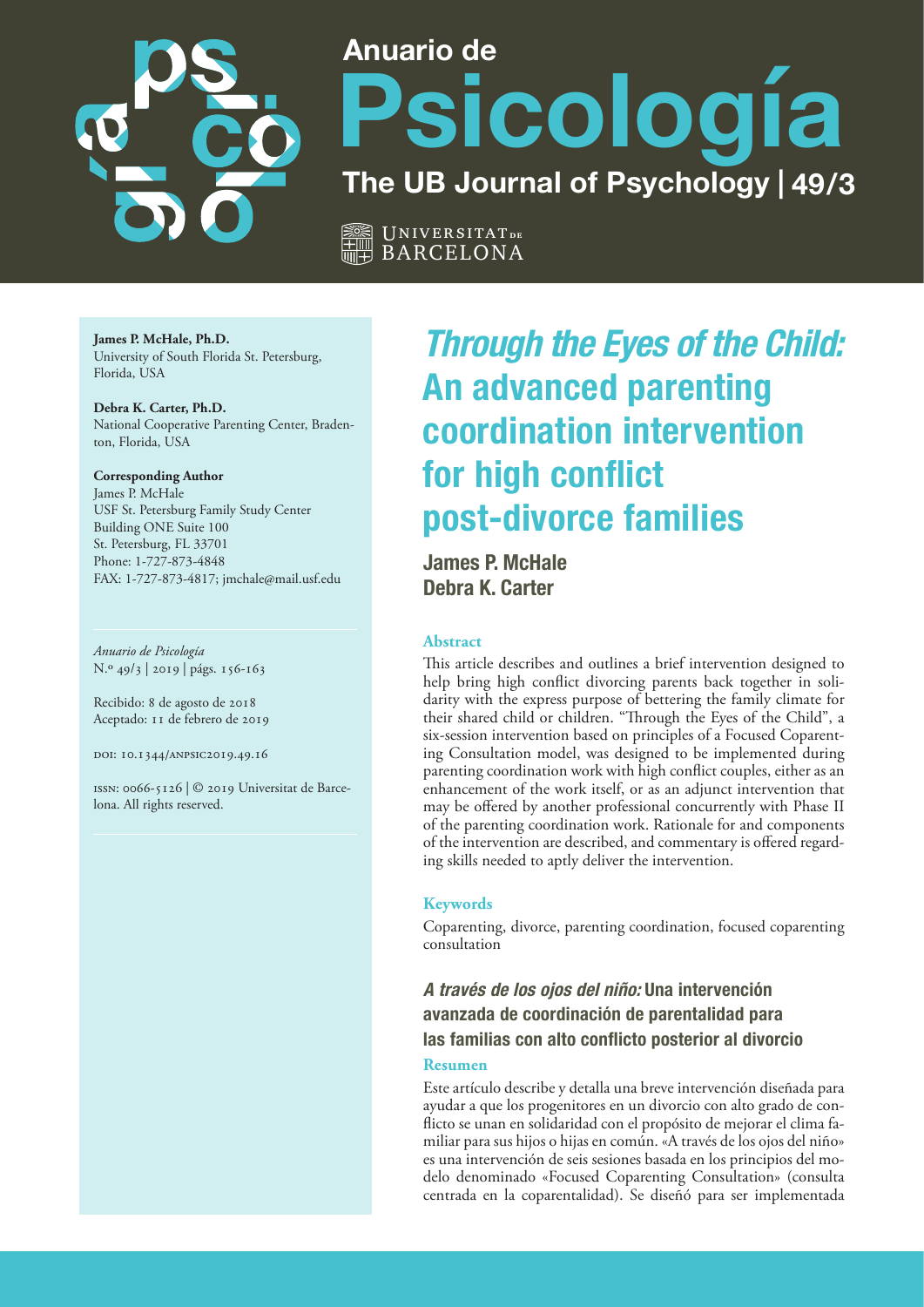durante la coordinación de parentalidad, ya sea como un potenciador del trabajo en sí o como una intervención paralela que puede ofrecer otro profesional en la fase II de un proceso de coordinación de parentalidad. En el artículo se describen la justificación y los componentes de esta intervención y se comentan las habilidades necesarias para poder implementar esta intervención de manera adecuada.

#### **Palabras clave**

Coparentalidad, divorcio, coordinación de parentalidad, consulta centrada en la coparentalidad

#### INTRODUCTION

**O**ne of the most consistent and perplexing phenome-<br>
na for parenting coordinators (PCs) and other pro-<br>
fessionals who work with high conflict divorcing<br>
species is the property in parakiling of harding power na for parenting coordinators (PCs) and other procouples is the apparent incapability of battling parents to take their children's perspectives and adapt their own stances to be better attuned to children's needs. The honest beliefs of each parent that they are taking actions in their child's best interests seem absurd given that their acrimonious conflict, failure to compromise with one another on even the most basic priorities, and inclination to triangulate their child actually destabilize their children's efforts to adapt. Yet there is also a truism in what parents say – behind their desperate actions are care and love for the child and wishes to protect them from harm. This disconnect between what parents wish and what they are doing is the focus of this article. We describe and outline a brief intervention designed to help bring high conflict divorcing parents back together in solidarity with the express purpose of bettering the family climate for their shared child or children.

## **OVERVIEW**

# **Common experiences and pitfalls in the practice of parenting coordination**

The thirst for such an intervention is shared by both parents and PCs who have gone through a process of parenting coordination. In its most common form of practice, parenting coordination, an alternate dispute resolution method, is provided to high conflict parents at the time of their divorce. In the United States, parenting coordination is often ordered by a judge or magistrate when the parties are unable to resolve disputes through less extraordinary means. The goals of parenting coordination include developing and implementing parenting plans; monitoring compliance with court orders; settling on-going disputes regarding their children, and reducing conflict through education on communication and effective decision-making (Beck, Putterman, Sbarra & Mehl, 2008). When necessary, PCs may also have the authority to make non-substantive decisions pertaining to the chil-

dren within the scope of the court order (The Association of Family and Conciliation Courts Task Force on Parenting Coordination, 2006, 2019; Deutsch, 2008; Hayes, 2010; Hayes, Grady & Brantley, 2012).

While there is evidence that successful parenting coordination de-escalates conflicts sufficiently to reduce parties' subsequent motions and re-appearances in court (Henry, Fieldstone & Bohac, 2009) – a satisfying outcome for judges – the evidence that parenting coordination also improves coparenting communication, coordination and cooperation between the embattled adults is scant, if not altogether non-existent (Carter & Lally, 2014; Deutsch, et al., 2018). What successful parenting coordination does seem to achieve is a mutually, if not begrudgingly, agreed-upon plan for "dividing the child" and parallel parenting (Carter, 2015). Yet the quality of adjustment within such arrangements can vary greatly, and in its more destructive forms include such processes as chronic disparagement and belittling of the other parent, encouragement of the child to keep secrets, use of the child as a go-between and messenger, and other actions known to hamper children's socioemotional adjustment.

The reasons why coparents engage in a dynamic that is often destructive for their children are varied and complex. Vallacher, Coleman, Nowak, and Bui-Wrzosinska (2010) use a dynamic systems perspective to describe how intractable conflict offers the warring sides coherence and stability and sustains a closed, self-perpetuating system. When presented with new information that is discrepant with each side's negative view of the other, each side nonetheless assimilates information in a way that maintains or even intensifies their negative views of the other. Part of the wisdom of parenting coordination interventions is to offer a means by which a third party (the PC) can assist parents whose internalized relationship schemata have served to shut the door to learning from new experience, trapping them in a repetitive, closed system of conflict.

Unfortunately, not all professionals involved in chronic high conflict cases view their cases from such a systemic vantage, and it is hence often the PC's conclusion that the real explanation for parents' persistent undermining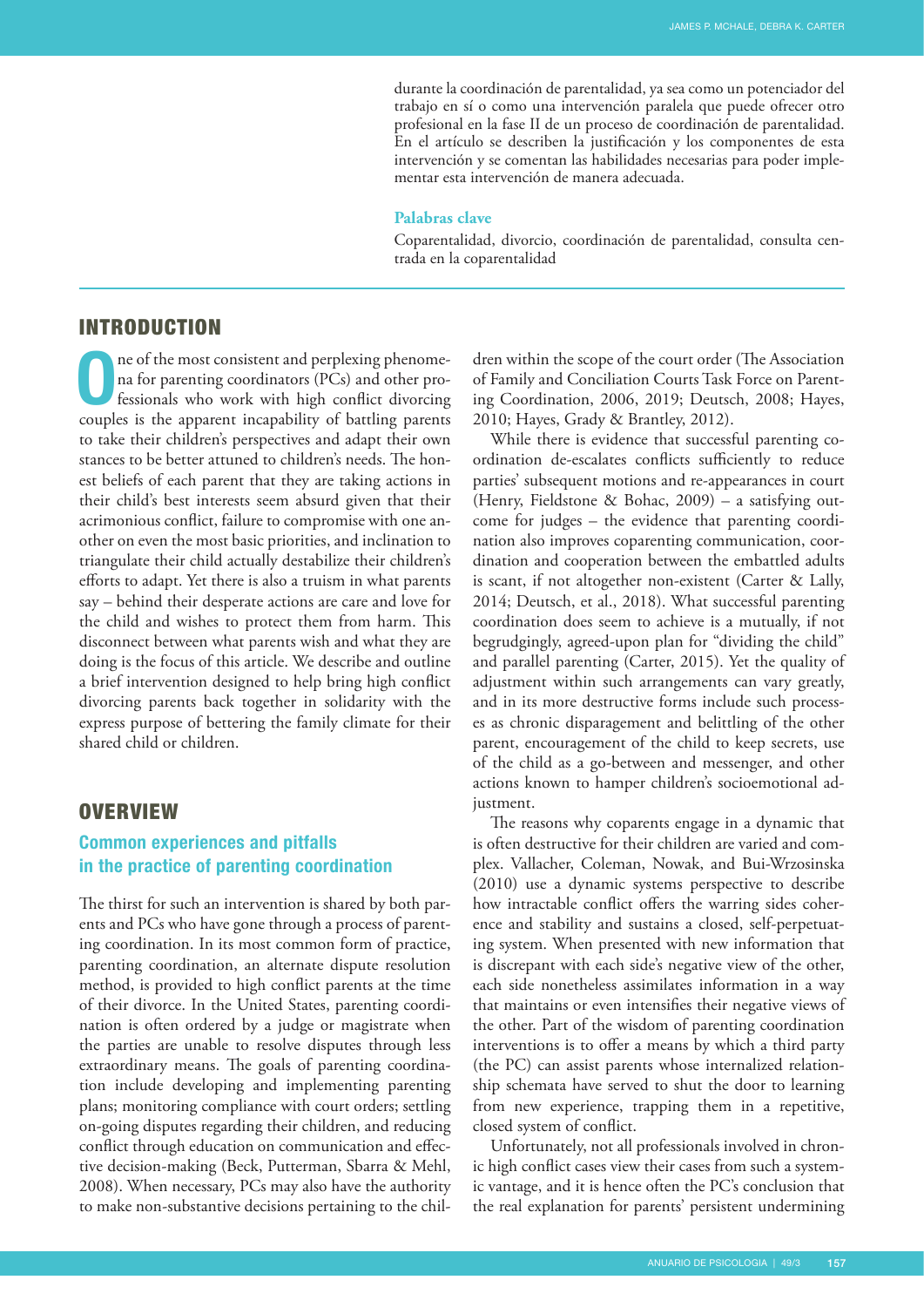behavior is character pathology. Scores of litigating parents have been branded by those closest to their cases as suffering from antisocial, narcissistic and borderline personality disorders. The seemingly endless pre-meditated strikes and counterstrikes, chronic manipulation, distorting of facts and actualities, and roping in of others to escalate or intensify the conflict and the stakes can make it seem as if the behaviors are hard-wired and intractable. When this fatalistic belief becomes the frame for the work, it can seem that simply getting parents to their separate corners and minimizing all contact is the best-case scenario for the family and child.

Undoubtedly, this frame and best-case scenario may be accurate for a significant proportion of the high conflict cases seen by professionals. And if the children in such families are reasonably well-adjusted and older, a disconnected, parallel parenting family outcome may be all that is needed to keep children on positive and healthy developmental trajectories. In other cases, however, when children are younger and/or have been struggling with their own adaptation, coparenting solidarity is crucially important. Amassing evidence has identified cooperative coparenting as an important mediator and moderator of numerous longer-term child outcomes (McHale & Lindahl, 2011). Helping parents recognize not only the detrimental impact of hostile-competitive or disconnected parenting on children's coping and adjustment, but also the protective and buffering effects of cooperative coparenting for children, certainly might seem an achievable outcome for parenting coordination processes. But as most professionals can attest, intellectual "knowing" does not translate into emotional "knowing". Most parents intuitively understand and grasp that conflict is bad for children. Yet these same individuals find it impossible to alter their own actions to better resolve and eliminate such conflict.

### BREAKING THROUGH

#### **Potential of Focused Coparenting Consultation**

Focused Coparenting Consultation (McHale & Irace, 2010), a novel method of working with coparents toward changing the family's coparental dynamics, offers a fresh approach for tackling the challenge of elevating divorcing parents' "emotional awareness" of the harm their embattled conduct is instigating. Initially developed for families where the coparents were still together but experiencing difficulties with children exacerbated by their different opinions about parenting, Focused Coparenting Consultation has since been adapted successfully for families with other life circumstances, including unmarried and divorced (McHale & Carter, 2012) and multigenerational family systems. At the core of the Focused Coparenting Consultation model is a belief in parents' wisdom and goodwill, and capacity for compromise once shared goals

for the children can be articulated and agreed upon – which becomes a thrust of the work itself.

Focused Coparenting Consultation is a three-stage model.

**Stage 1: Consciousness-Raising**. In the first phase, the explicit aim is heightening both parents' consciousness and meta-awareness of the relevance of their coparenting for the child's emotional well-being. Such raising of consciousness has been the very factor that has eluded most professionals working with high conflict divorces, but without successful attainment of stage 1 aims the work in stages 2 (Skill-Building) and 3 (Enactments) do not succeed. The interventionist must have at her or his disposal a belief that parents can change their habitual ways of responding to dissonance, and a set of tools to help open parents eyes to how their current means of handling coparenting differences – differences which are themselves ubiquitous, existing in all families – are ignoring the sensibilities of their children.

**Stage 2: Skill-Building**. In stage 2, parents receive explicit instruction on such proven communication skills as reflective listening and use of "I" statements. In-session exercises introduce the topics and give parents opportunity to initially practice the new skills in relatively non-threatening realms such as similarities and differences in ideas about parenting. Homework assignments are also completed between sessions.

**Stage 3: Conflict Discussion Enactments**. With consciousness raised so that there is a mutual commitment to coparenting more effectively for the child, and requisite skills built, stage 3 directs parents to engage in conversations, using the new skills, about areas of greater contentiousness for them. The interventionist introduces ground rules, creates a safe environment, reminds parents of their agreement to work together for their child, and coaches at the level needed by parents. This can range from being an active interloper and "traffic cop", stopping the parents when they lose perspective or stray from the task at hand, to a relatively quiet and benign presence if parents appear to be handling the discussions respectfully. The opportunity to practice "live" with an interventionist at hand to interrupt if conversations go awry emboldens parents to try out the new ways of communicating about the child.

# **Preliminary studies of Focused Coparenting Consultation**

The initial empirical evidence for the effectiveness of the Focused Coparenting Consultation approach came from a field study of an intervention called "Figuring It Out for the Child" (McHale, Gaskin-Butler, McKay & Gallardo, 2013) with unmarried, largely non-co-residential parents expecting a first child together. The six-session "Figuring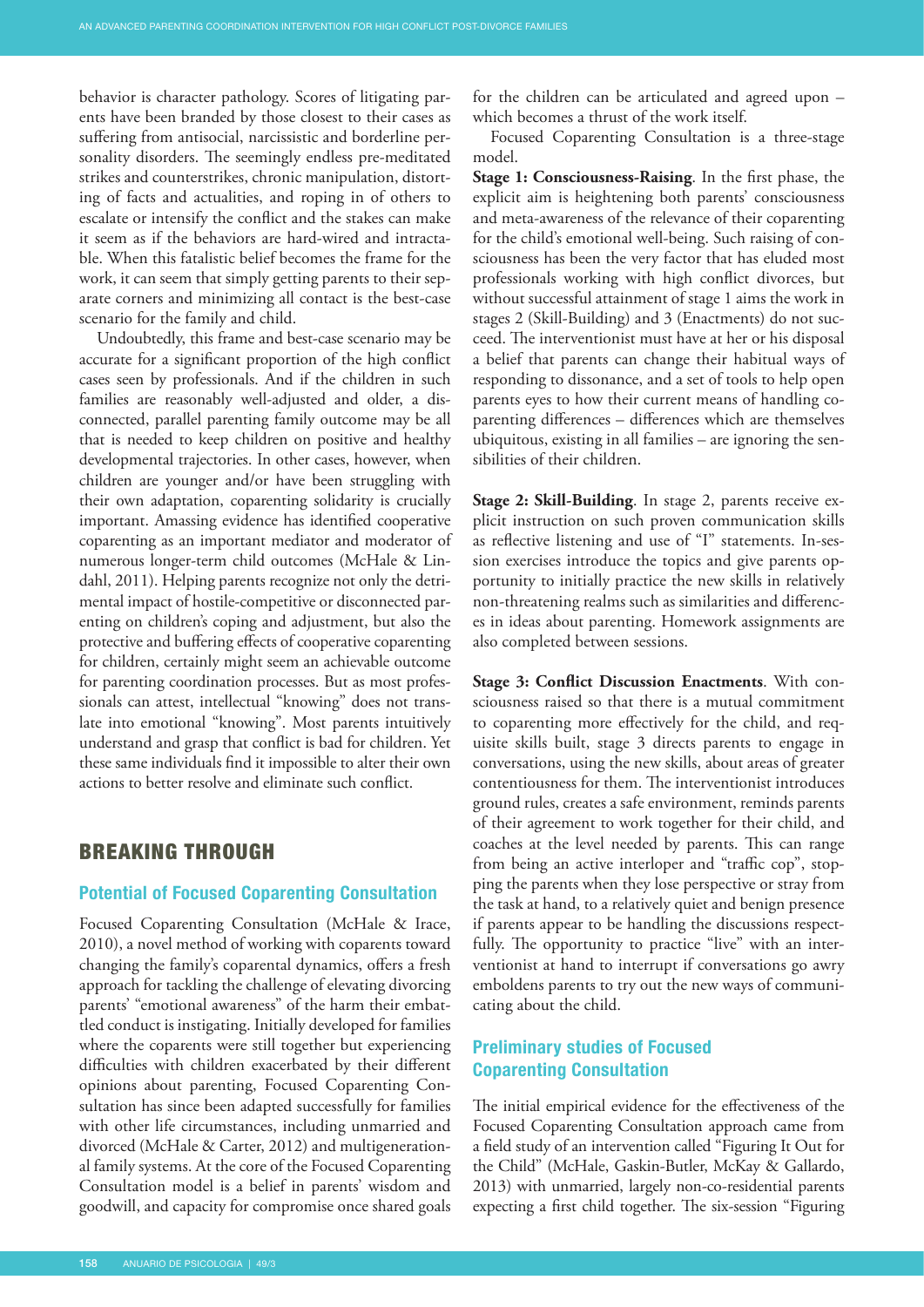It Out for the Child" intervention drew from the Focused Coparenting Consultation frame in developing certain of its consciousness-raising exercises (such as helping parents recognize their own overlapping – and divergent – ideas about parenting) and augmented these with other exercises designed to help parents appreciate how coparental solidarity (or absence of solidarity) affected children's feelings and sense of self. An important element of this work involved helping parents connect the dots between their own lived experiences as children and the sentiments being voiced (on a trigger video parents watched together with interventionists) by children talking openly about what it would have meant to them to have had more engaged fathers. The video exercise and discussion "surprised the unconscious" by rekindling the parents' own dormant feelings about having been coparented, while simultaneously helping them recognize that they could write a different script for their own shared child. Despite the unexpected intergenerational and family-of-origin emphases of early sessions, parents uniformly rated the "Figuring It Out for the Child" experience as acceptable (Salman-Engin, Little, Gaskin-Butler & McHale, 2016) and showed statistically-significant shifts in their own capacity to discuss areas of coparenting difference that endured for three months after the "Figuring It Out for the Child" intervention was completed (McHale, Salman & Coovert, 2015). The "Figuring It Out for the Child" intervention is now being tested systematically in a large-scale controlled clinical trial.

Work with unmarried parents differs in many important respects from work with divorced parents. While unmarried parents may have never formulated a coparenting relationship in the first place, divorced parents did, and in most cases that coparenting relationship failed badly and was marred by many destructive processes. The approaches and tactics taken with divorced parents hence need to be informed by this reality, but the Focused Coparenting Consultation framework need not differ. In both unmarried and divorced families, the child is part of an eternal triangle between mother, father, and child (McHale & Irace, 2011). The existence of the triangle is a truism and cannot be called into question; the quality of functioning within the triangle is what matters. Interventions with both unmarried and divorced families are faced with the challenge of successfully reaching across a divide to "connect" parents around the shared child or children.

# **An application to separating and divorcing families: "Through the Eyes of the Child"**

With this challenge in mind, the authors developed a brief, six-session intervention derived from Focused Coparenting Consultation and informed by the heartening results of the "Figuring It Out for the Child" intervention. As is true in all instantiations of Focused Coparenting Consultation, this new intervention, which we manualized into a curriculum called "Through the Eyes of the

Child", contracts with parents in very specific, no-nonsense terms. The understanding that the interventionist has with the parents is that the consultation is about improving the quality of coparenting and family life for their shared child, with all focus on the child and her root sense of family-level security. The parties all agree that any turns away from the child-focus toward other topics – finances, new romantic partners, details of parenting plans, and the like – will be called out immediately and nipped in the bud. The shared agreement is that they are there for the child and if the parents cannot honor this commitment, there is no point continuing in the intervention. Absent this frame and diligent adherence to it by the interventionist, "Through the Eyes of the Child" cannot succeed.

While "surprising the unconscious" with attention to intergenerational legacies is an important element of "Through the Eyes of the Child", just as in "Figuring It Out for the Child", the opening of family-of-origin issues with parents whose habitual impulses may be to use any vulnerabilities revealed by the other to taunt them or point out a sign of weakness might seem a misguided idea. "Through the Eyes of the Child" considers parents' absence of trust in one another regarding empathy for their origin family experiences. It addresses these legitimate concerns by offering a very structured curriculum that moves parents through numerous exercises each session, each exercise building on the ones before them. Parent reflections about how they were coparented and regrets about their own never-spoken desires to have communicated effectively with one's own parents about family-level issues and coparenting needs are not avoided. Rather, they are explicitly invited but approached gingerly, respectfully, and in a manner that does not require the parents to disclose their memories to one another. Parents are, however, expected to make use of their recollections as they strive to better understand their own children's current sensibilities.

From the outset, the work provides regular opportunities for each parent to weigh in on what they see as important, and to be validated for those sentiments. Parents each bring their favorite photographs of each child, which stay with the interventionist and are displayed during all sessions to keep the children in the room. Parents share what the photos exemplify for them about the child's essence, and both parents benefit from hearing one another talk about their children's assets rather than their struggles. Later, in a session explicitly focused on children's reactions to family dissolution, parents learn of expectable responses by children of different ages and are asked to reflect on which among these their own children have been exhibiting. This session also includes a dramatic short video of a child torn between two parents, which also opens invitations for parents to reflect on what it is that children see and experience that may go unnoticed by parents. In these exercises, the focus is not on the parents' own child's adjustment, but rather on what might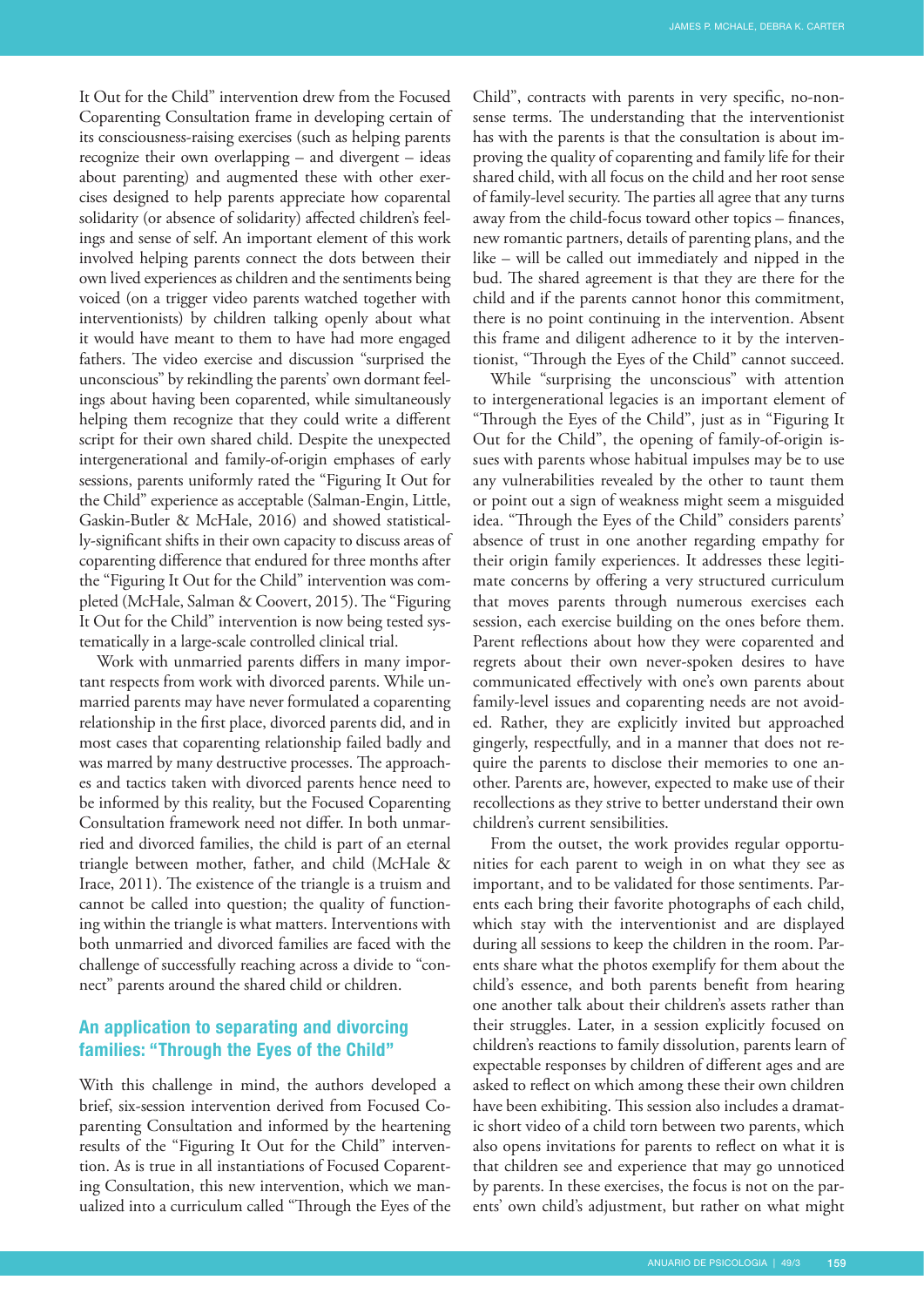<span id="page-4-0"></span>be expected of children undergoing the stresses their children are experiencing.

The focus of the work then turns to the core of the intervention, which is helping parents understand every child's most basic need: experiencing a sense of family-level security. This focus in the consciousness-raising phase is crucial; the interventionist uses several metaphors centering on bridges, in particular, the sturdiness of the bridge between their home and that of the other parent. By visualizing a child crossing over a precipice on a thin tightrope and another crossing a divide on a firm and sturdy bridge, parents are helped to come to terms with the path the child must walk between their two homes. Understanding that the aim and their joint task is to help create a sturdier bridge for their child to promote safety and security, parents are then drawn into the second stage of the work, skill-building, during which they will be working both within and outside the session on new means of communicating about, and with the child.

Children are remarkably perceptive and attuned to parents' communications with and about the other parent. An important aim of stage 2 is in changing the tenor of the communications the child overhears and receives directly. Before beginning this work, however, parents practice and develop capacity in using some common couple communication skills (reflective listening, use of "I" statements) to discuss their differences of opinion about parenting. A structured exercise that has some "game-like" qualities is used to structure this conversation, with parents guessing which "ideas about parenting" they had endorsed (in a session 1 survey, which they were told they would come back to) most similarly and which most differently. Guided discussion between parents helps parents identify and discuss where their parenting styles come from and how parents' actions are consciously/unconsciously motivated by good intentions and a wish to spare the child negative

experiences the parent is familiar with. The objectives in this work are to foster heightened recognition that the wishes of both parents are to build a strong and healthy child, and to promote inter-adult agreement on common wishes for protecting the child and helping the child adjust successfully. The focus is on the desired endpoints, not on the tactics used to achieve them. This consensus-building work is important.

Afterward, parents receive direction on ways of talking to their children about the other parent during the coming week. Such guidance is often sorely needed. In a recent study of perceptions of parents and PCs, the authors (Carter & McHale, 2017) completed an extensive interview with over 30 parents (who had completed parenting coordination) about their experiences with the process, and about two-thirds of the way through the interview asked the parent (unexpectedly) to share his or her sense of what their child would say they liked best about their coparent's parenting. Responses were striking; fewer than one out of every four parents could unequivocally name a single thing that their child most liked about the other parent. Proportions of respondents who answered the question in different ways are summarized in **[Tables 1](#page-5-0) [and 2](#page-5-0)**.

Clearly, the attunement of parents to their children's sensibilities is clouded when the context for seeing and understanding the child is their relationship with the other parent. A key focus in the "Through the Eyes of the Child" homework exercises in this phase of the work is on helping the parent tune into the child's responses after receiving a positive communication about the other parent. This exercise has proven effective in pilot field testing of the intervention by the National Cooperative Parenting Center (Carter & McHale, 2017); by way of illustration, one mother interviewed about her experiences with the intervention afterward reported that when she compli-

| <b>Response Category</b>                                                                                            | <b>Example Response</b>                                                                                                                                                                                                    | Percentage<br>of Responses |
|---------------------------------------------------------------------------------------------------------------------|----------------------------------------------------------------------------------------------------------------------------------------------------------------------------------------------------------------------------|----------------------------|
| Unequivocally and readily identifies<br>positive coparent attribute                                                 | "That he loves her unconditionally – she<br>knows that. She enjoys going over there and<br>spending time. He's remarried, so I know<br>that's a big plus for her, and everyone just<br>being positive" (Mother, Family 8). | $14\%$                     |
| Identifies positive coparent attribute<br>but with difficulty or with mixed or<br>mildly ambivalent qualifier       | "She would say that her dad loves her, that<br>he's supportive of her. I think sometimes her<br>frustration is that 'Dad never answers her<br>phone" (Mother, Family 11).                                                  | 57%                        |
| Unable to identify positive coparent<br>attribute or disqualifies attribute by<br>adding clearly negative qualifier | "I would say that one of the things he proba-<br>bly likes is his dad lets him do things that I<br>don't let [him] do" (Mother, Family 3).                                                                                 | 29%                        |

Table 1: Responses from mothers who had participated in and completed parenting coordination when asked to name what their child liked most about their ex's parenting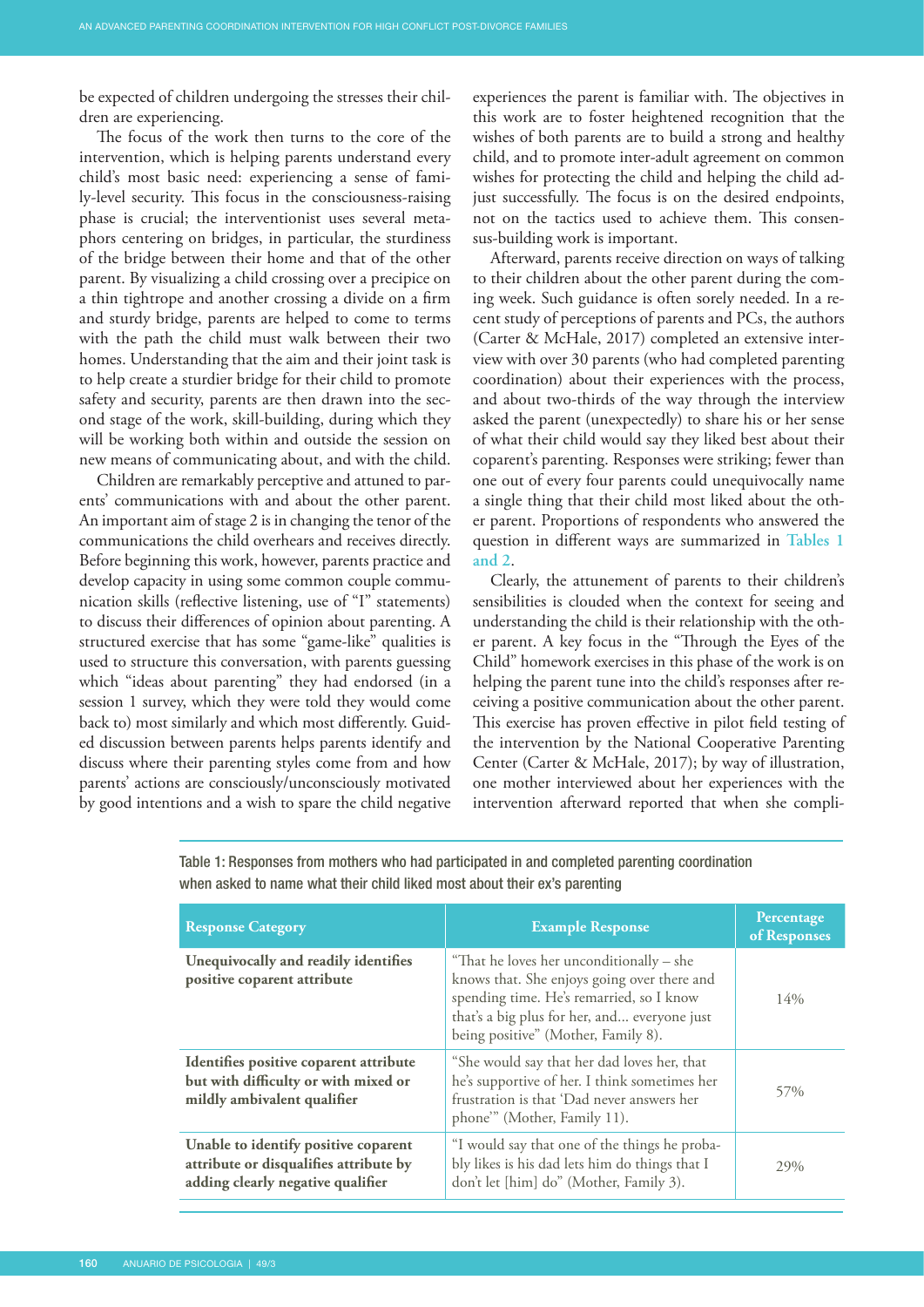| <b>Response Category</b>                                                                                            | <b>Example Response</b>                                                                                                         | Percentage<br>of Responses |
|---------------------------------------------------------------------------------------------------------------------|---------------------------------------------------------------------------------------------------------------------------------|----------------------------|
| Unequivocally and readily identifies<br>positive coparent attribute                                                 | "He thinks we're awesome. He loves his dad<br>and he loves his mom" (Father, Family 3),<br>(Infant Child).                      | 25%                        |
| Identifies positive coparent attribute<br>but with difficulty or with mixed or<br>mildly ambivalent qualifier       | "She loves her mom. Maybe she would say, 'I<br>wish my mom would spend more time with<br>me'. I don't know" (Father, Family 5). | 50%                        |
| Unable to identify positive coparent<br>attribute or disqualifies attribute by<br>adding clearly negative qualifier | "I couldn't tell you" (Father, Family 9).                                                                                       | 25%                        |

<span id="page-5-0"></span>Table 2: Responses from fathers who had participated in and completed parenting coordination when asked to name what their child liked most about their ex's parenting

mented the children's father in front of them as part of one of the homework assignments, "... the six-year-old said, 'Why did you say that? You don't even like each other.' It was sad. I didn't realize that even the six-year-old sees us as very polarized". The recognition by parents that they can immediately change their behavior in small ways but in a manner that has an immediate impact on children is important, for it helps build parents' willingness to try out subsequent "homework" exercises assigned.

[➥](#page-4-0)

The most challenging facet of the "Through the Eyes of the Child" work, helping parents learn to communicate civilly about "hot-button" parenting differences, begins in stage 3 of the Focused Coparenting Consultation model: Conflict Discussion Enactments. With consciousness raised, resolve built, skills learned, and evidence obtained from home that communicating in a different way with children about their coparent has observable impact, parents are asked to choose current "hot button" issues that have stultified them to date. The aim of discussing the contentious differences is not to come to an artificial resolution within the context of a single session, for that is not possible. Rather, the aim is to continue cultivating considerate conversational skills so that each parent can at least know that the other has heard and understood their basic position, even though they may disagree. The interventionist has to be very active in this stage (as in all stages) to step in immediately if the couple reverts to older, well-worn tactics of criticizing or demeaning the other parent's perspective. The goal of the enactment phase is to help parents see that they can have a civil conversation, buffeted by the stylized ways of interacting they learned during the skill building phase, so that further progress in coparenting might ultimately be made.

The intervention wraps up with time spent during the last session on identifying a "shared plan" for their child – one that both partners can subscribe and commit to. Parents first create goal lists individually, then share with one another to arrive at a common set that they both agree represent their wishes for their child's future. If there are contentious differences in arriving at common goals (and this is not common), parents are encouraged to use newly acquired skills to discuss why they see the goals differently, with the interventionist stepping in to help only as needed. Parents later sign a commitment statement promising to work on these aims to support their shared child, and to support one another's efforts to use what was learned in the "Through the Eyes of the Child" intervention whenever one of them adopts the mode of using the stylized conversations when a major disagreement has cropped up.

Throughout the intervention, the focus is on consensus building. Interventionists are not drawn into resolving which parenting stance is more "correct"; this would be foolhardy. Differences between parents in their beliefs regarding what is best for their child are nearly universal, and parenting stances – whatever their philosophy – are most always borne of good intent. Parents' care and concern about their children often comes into question in legal proceedings. "Through the Eyes of the Child" is guided by the humanistic frame that all parents want good things for their children and deserve to be validated for their drive to provide what's best for children. If a conflict regarding one parent's overprotection versus the other's inadequate monitoring can be transformed into an agreement by both parties that they both want to have a child who is safe and protected, and autonomous, inquisitive and exploratory, conversations about how best to achieve these shared aims becomes more possible. But such conversations are not possible until parents can be helped to see the family through the eyes of the child.

At present, "Through the Eyes of the Child" is a new intervention with as-yet no empirical evidentiary support. Parents who participated in the National Cooperative Parenting Center-sponsored field testing of the "Through the Eyes of the Child" curriculum with PCs they had previously worked with expressed hope – for some, for the first time – that they might find ways to work more effectively for their children after they had completed the intervention. Some exemplary comments,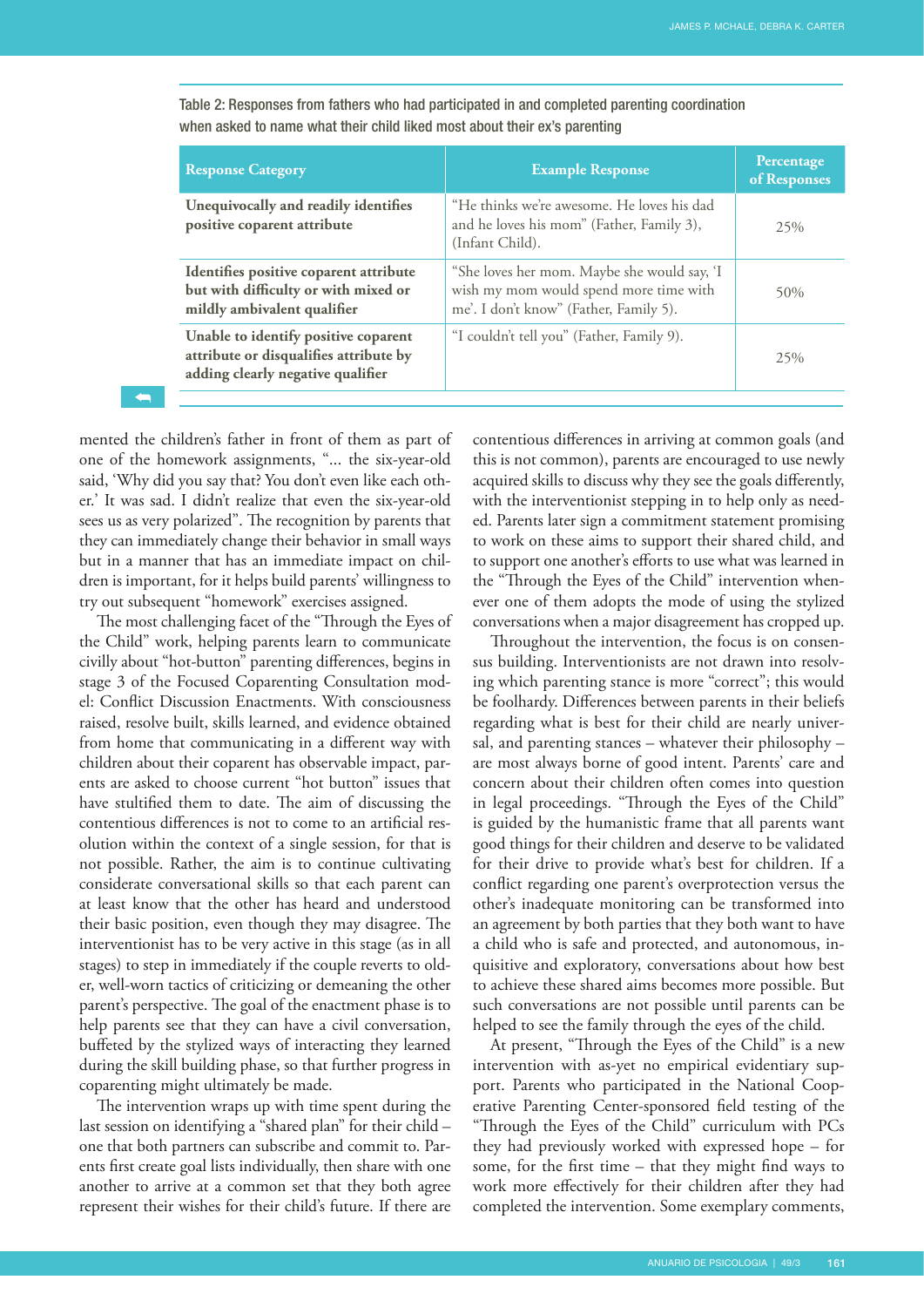reflecting improved insight, child-centeredness and resolve, included: "I'm at that place again after the course – okay, let's give it another shot. We're taking steps now that we haven't taken up to this point, like me meeting with their stepdad and my ex-wife meeting my wife" (Pilot Father); "The most important thing I learned was just remembering that the kids do come from both of us and they're not just mine" (Pilot Mother), and, "There was an exercise that got me thinking back when I was a kid and I have good memories of my childhood... realizing my kids are going to look back on their childhood one day on this time they're in right now..." (Pilot Father). The intervention was acceptable to parents, and families were able to adhere to the guidelines of staying focused on the child, and not auxiliary conflicts and issues, throughout the work. These preliminary positive experiences with "Through the Eyes of the Child" are hopeful, but empirical study of the intervention clearly beckons.

# THE ROAD AHEAD

#### **Considerations for further exploration**

One compelling question raised by work to date concerns how and in which phase of the parenting coordination work "Through the Eyes of the Child" might best be incorporated, should the achievement of better child and coparenting outcomes be acknowledged by both parents during the parenting coordination intervention. The Integrated Model of Parenting Coordination (Carter, 2011) occurs in three phases. The initial phase (Phase I: *Data Gathering & Establishing Framework*) includes assessments, establishment of a communication protocol, structuring the collaborative support team, and setting boundaries to help parents disengage from acrimonious interactions. Because conflict is dependent on engagement between the parents, the PC assists the parents in recognizing and beginning to develop means for better disengaging. Once these initial aims have been accomplished, the aims of Phase II: Conflict Resolution or Containment become structuring an effective coparenting relationship, providing education about post-divorce impact on children and quality of parenting, and facilitating conflict resolution. For high conflict divorce, it is not until this phase that "Through the Eyes of the Child" can potentially be of benefit for some parents; for others, who may have severe underlying interpersonal conflicts and/or contributing psychopathology, the best outcome may remain the management and containment of interparent conflict. Phase III: *Maintenance & Tune Ups* occurs when coparents are able to function effectively and resolve parenting disputes with less oversight, intervention, and monitoring by the PC. It is during this phase of parenting coordination that parents will have ongoing opportunities to utilize their new skills and

reinforce new coparenting dynamics. In some jurisdictions, a fourth or *Final Termination Phase* (Scott, et al., 2010) is identified where services are terminated either because parents no longer need them or have reached the end of their service agreement. In this phase, the PC provides exiting parents with information on appropriate aftercare service providers in the event they need help in the future.

It is the responsibility of every PC to assess each parent's readiness and ability to reflect on their communications to the other parent, to be receptive to feedback from the PC, and to modify their behavior considering this feedback. Such capacities are very much affected by the following factors: the parent's psychological adjustment to the divorce, preexisting personality problems, history of trauma, current financial and other stressors, the availability or lack of supportive family and friends, and whether the marital separation unfolded in a way that was traumatic. Parenting coordination is not a clinical intervention, and unlike the protections afforded in a psychotherapist-patient relationship, parenting coordination will focus on coparenting disputes and will attempt to structure and control the coparents engagements with each other. Because the inclusion of a TEC component in Phase II of the parenting coordination work itself can introduce potential emotional risks for some parents who have been unaware of and unable to process their own internalization of relationship patterns constructed from past experiences that contribute to the intractable nature of the inter-parent conflict, PCss must gauge parental capacities for restraint given potential vulnerabilities inherent in asking parents to reflect on their own behaviors and to make links between family-of-origin relationships and current ways of relating to their coparent. This is a primary reason to carefully consider the wisdom and propriety of incorporating interventions that tap into unconscious patterns within the context of a dispute resolution process (Carter, 2014). The PC will be obligated to determine whether "Through the Eyes of the Child" might be successfully enjoined to enhance the parenting coordination work itself, or whether it would be better utilized as an adjunct intervention, provided by an interventionist outside the process.

In many countries, parenting coordination is practiced by professionals from different disciplines, some of whom have had little or no mental health training (Piccinelli, et al., 2014). "Through the Eyes of the Child" is certainly an intervention that will require some clinical sensitivity, including the ability to understand family and coparenting dynamics as well as the concept of internalized relationship schemata. Understanding these constructs helps give the PC an entry point into each parent's frame of reference, so that they can help make their irrational attitudes and behaviors toward the other parent more comprehensible. Because the "Through the Eyes of the Child" intervention offers a prescribed struc